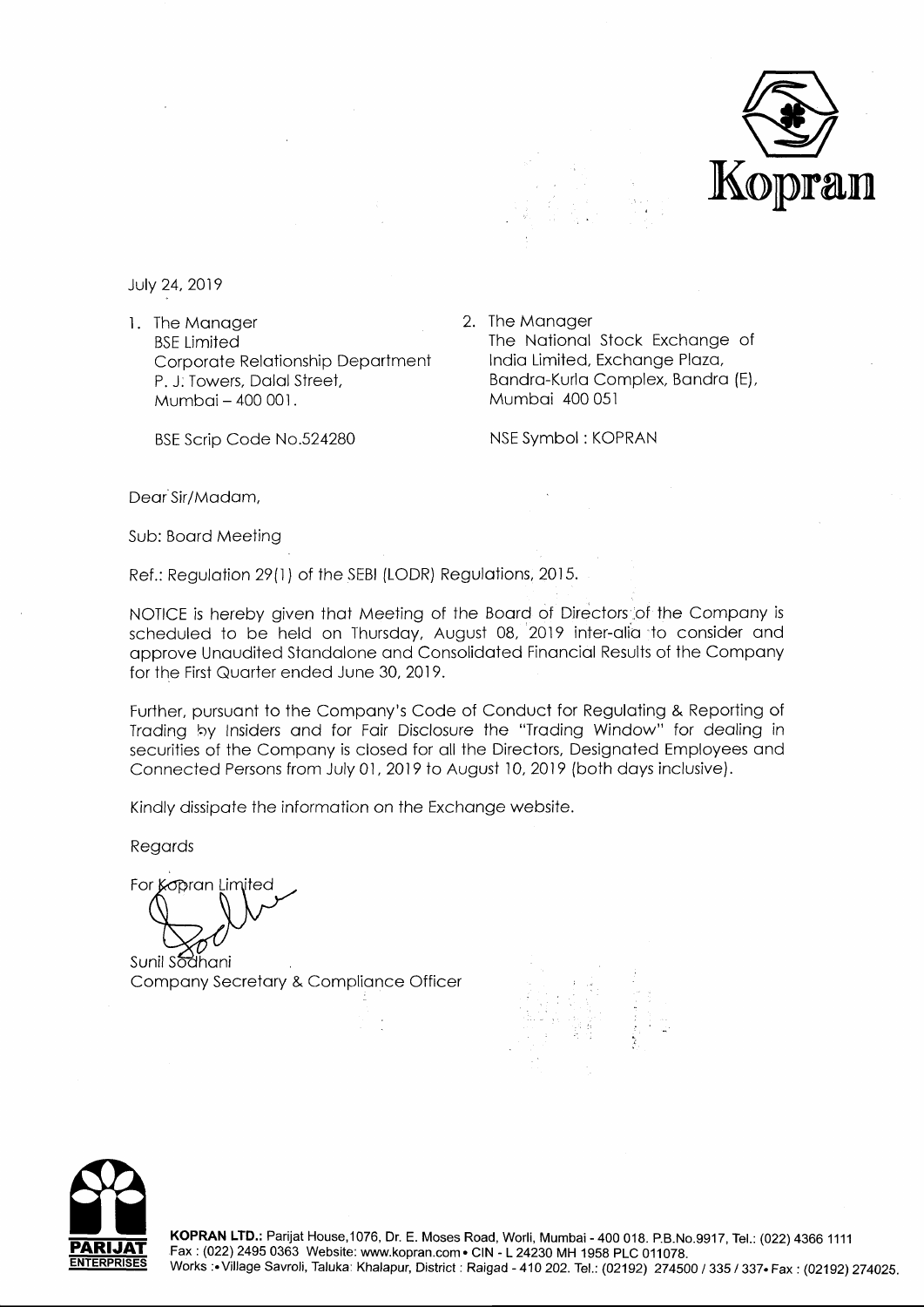

# **Kopran Limited**



Regd. Office: Parijat House, 1076, Dr. E. Moses Road, Worli, Mumbai - 400 018. CIN: L24230MH1958PLC011078 Website: www.kopran.com, Email ID: investors@kopran.com, Tel. No.: 022-43661111 Fax No.: 022-24950363

### **NOTICE**

Notice is hereby given pursuant to Regulation 29 read with Regulation 47 of SEBI (Listing Obligations and Disclosure Requirements) Regulations, 2015 that the meeting of the Board of Directors of Kopran Limited has been convened to be held at the Registered Office of the Company at Mumbai on Thursday, 8<sup>th</sup> August, 2019 inter-alia to consider and approve Unaudited Standalone and Consolidated Financial Results for the First Quarter ended 30" June, 2019.

After declaration of the Financial Results, the same shall be displayed on the Company's Website at www.kopran.com and also on the website of Stock Exchanges i.e. www.nseindia.com and www.bseindia.com

|                      | For Kopran Limited                     |
|----------------------|----------------------------------------|
| Place: Mumbai        | Sunil Sodhani                          |
| Date: 30" July, 2019 | Company Secretary & Compliance Officer |